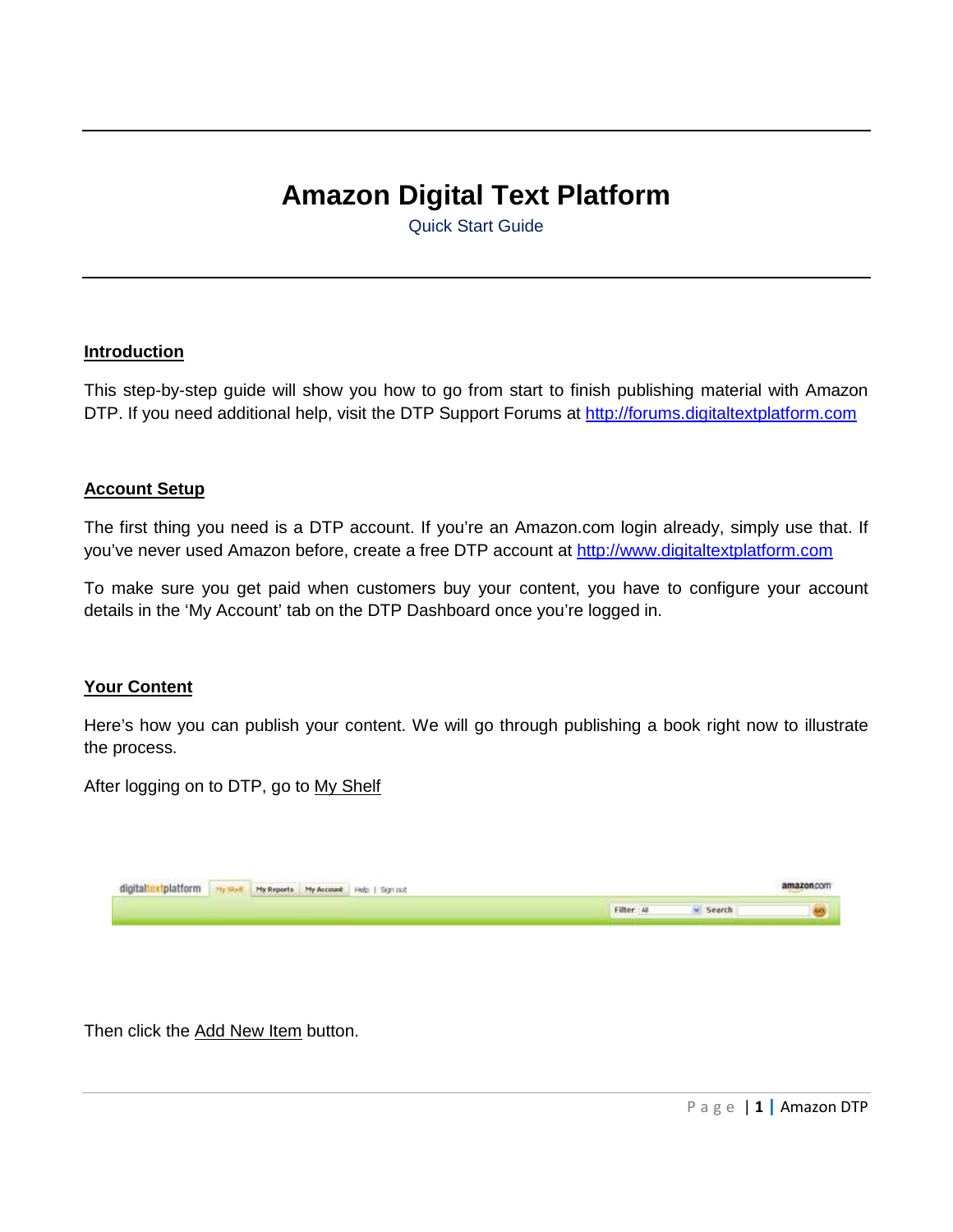| O Add new item |  |
|----------------|--|
| Title          |  |

A box will pop open that allows you to enter your publication details. Since you just started the process, the three steps will be marked as incomplete (**x**). To change the steps from incomplete to complete, enter the relevant information next to every step below, which will prompt the incomplete marks to turn into green check marks  $(\checkmark)$ .

| $\exists$ New Title 2 | 1. Enter Product Details<br>2. Upload & Preview<br>3. Enter Price | $\triangle$ Title | Author | Pu |
|-----------------------|-------------------------------------------------------------------|-------------------|--------|----|
|                       |                                                                   |                   |        |    |
|                       |                                                                   |                   |        |    |

The first thing we do is to enter the title of our publication. We are using a title that is in the public domain for the purposes of this example – remember that you can only publish materials for which you own the electronic publishing rights.

|             | <b>Enter Product Details</b>                                                                                                                           |
|-------------|--------------------------------------------------------------------------------------------------------------------------------------------------------|
| <b>ISBN</b> |                                                                                                                                                        |
| Title *     | Alice's Adventures in Wonderland                                                                                                                       |
| Description | Lewis Carroll wrote this fantasy tale of a young girl discovering a<br>magical land populated by talking rabbits and other anthropomorphic<br>figures. |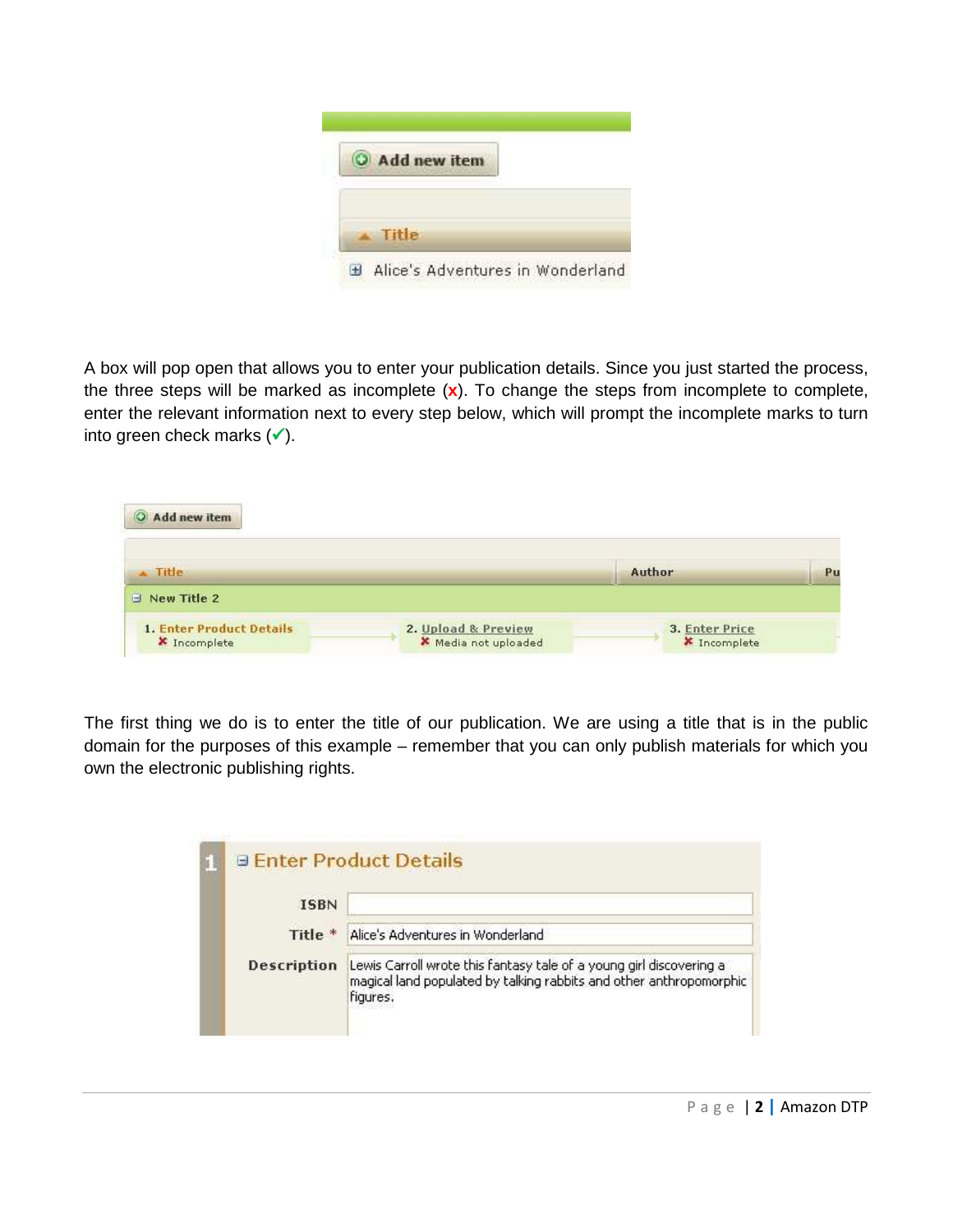The only required fields are the Title and the Author. To make it easier to find your publication, you may want to enter a lot more information about it. The more information you enter about your title, the more likely it is that customers will find it by searching for keywords or subjects.

You can enter your book into a category, which makes it easier to discover for readers interested in a particular genre. Similarly, you want to enter keywords that will make it stand out and easy to find. Clicking on Categories and Authors will make a new box pop up for you to enter that information.

| *required (a)                                                |          |
|--------------------------------------------------------------|----------|
| Categories click Add/Edit to add categories                  | Add/Edit |
| Authors * Lewis Carroll (Author)                             | Add/Edit |
| Search Keywords   fantasy, rabbit-hole, satire, cheshire cat |          |

Once you've entered some information, you need to click the **Save Entries** button to make sure DTP retains all the information you've given it.

| <b>Series Volume</b><br>Wind provide the |                     |
|------------------------------------------|---------------------|
|                                          |                     |
|                                          |                     |
|                                          |                     |
|                                          | <b>Save entries</b> |

If you have more information about your publication, you can enter it into the other text boxes, for instance if it's an installment in a series, or a certain edition.

When you're done entering all of your publication's details, make sure to select Save Entries again and progress to the next stage by clicking on Upload & Preview Book.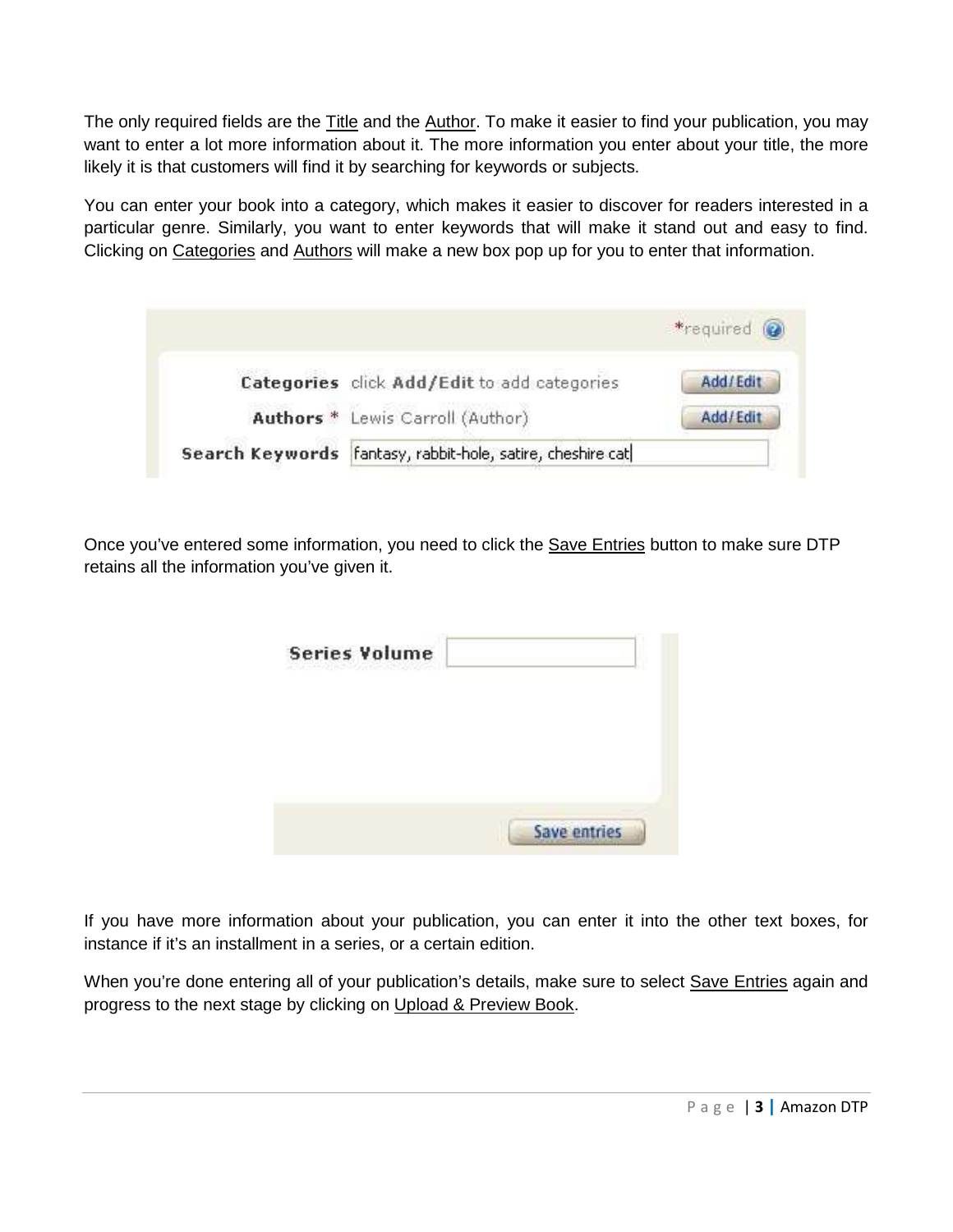

Select **Browse** to open a dialog box to locate the file that you want to upload.

| <b>E Upload &amp; Preview Book</b> |  |
|------------------------------------|--|
| Media location *                   |  |

The file can be in one of many different formats, such as HTML, plain text (.txt) Microsoft Word (.doc, but not .docx), and Adobe Reader (.pdf). We strongly suggest you upload your content in HTML format, which has the best conversion results. Select the document that holds the text of your publication.

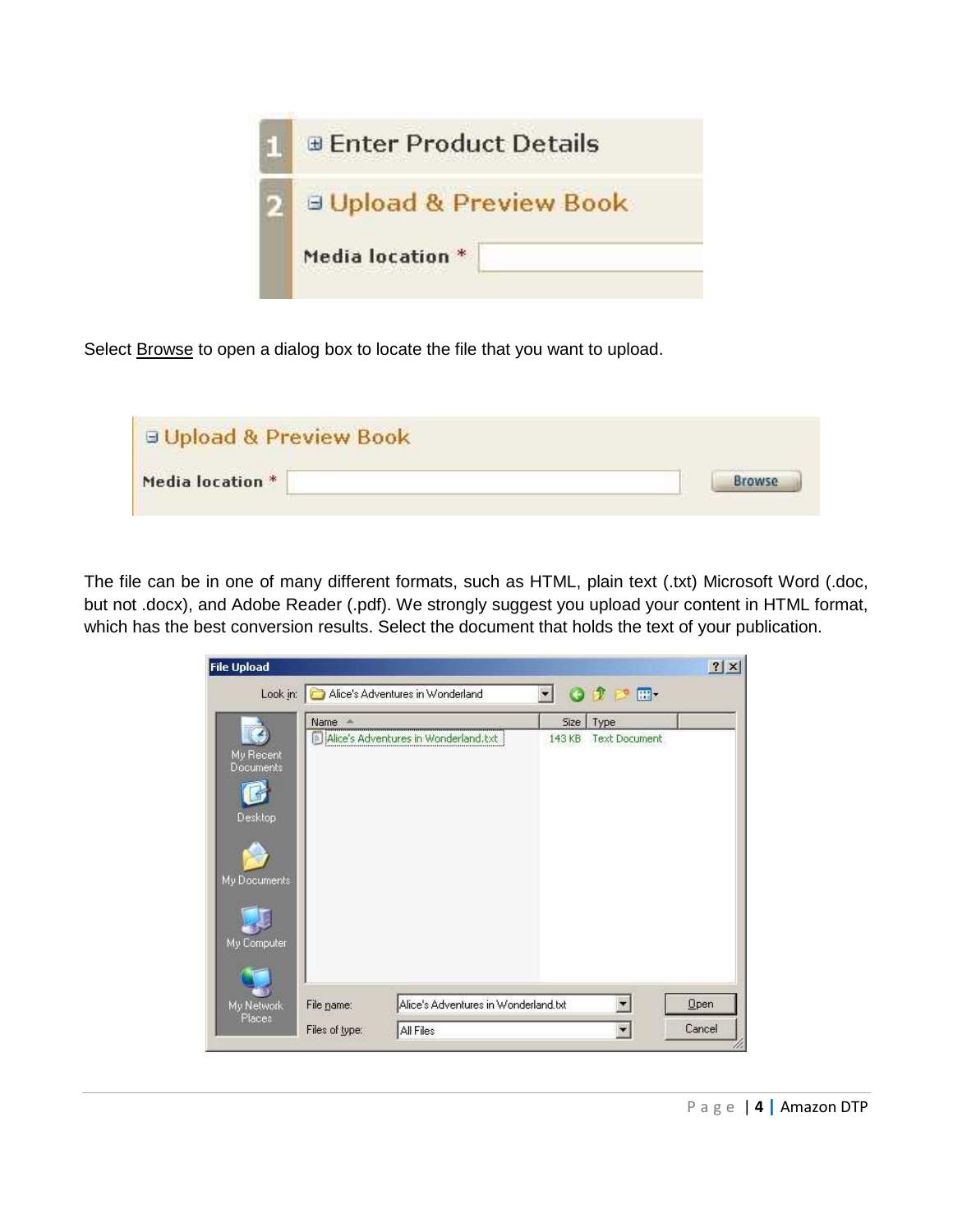Then click the Upload button.

| <b>El Upload &amp; Preview Book</b> |                                                                                                                                                                                                                                                                                                                  |  |
|-------------------------------------|------------------------------------------------------------------------------------------------------------------------------------------------------------------------------------------------------------------------------------------------------------------------------------------------------------------|--|
|                                     | Media location * C:\Alice's Adventures in Wonderland\Alice's Adventures in Wor<br>the contribution of the control of the control of the control of the control of the control of the control of the control of the control of the control of the control of the control of the control of the control of the con |  |

Depending on how large and complex your document is, uploading the file may take a little while to upload and convert to be readable by the Kindle.

| <b>El Upload &amp; Preview Book</b>                                            |        |  |
|--------------------------------------------------------------------------------|--------|--|
| Media location * C:\Alice's Adventures in Wonderland\Alice's Adventures in Wor | Browse |  |
| <b>File Upload</b><br>Uploading file, please wait                              |        |  |

Once the file has been successfully uploaded to Amazon DTP, the display will automatically change.



After the automated conversion is successful, Amazon DTP will confirm and prompt you to do additional editing of the final document. This is an optional step, but it will definitely help modify your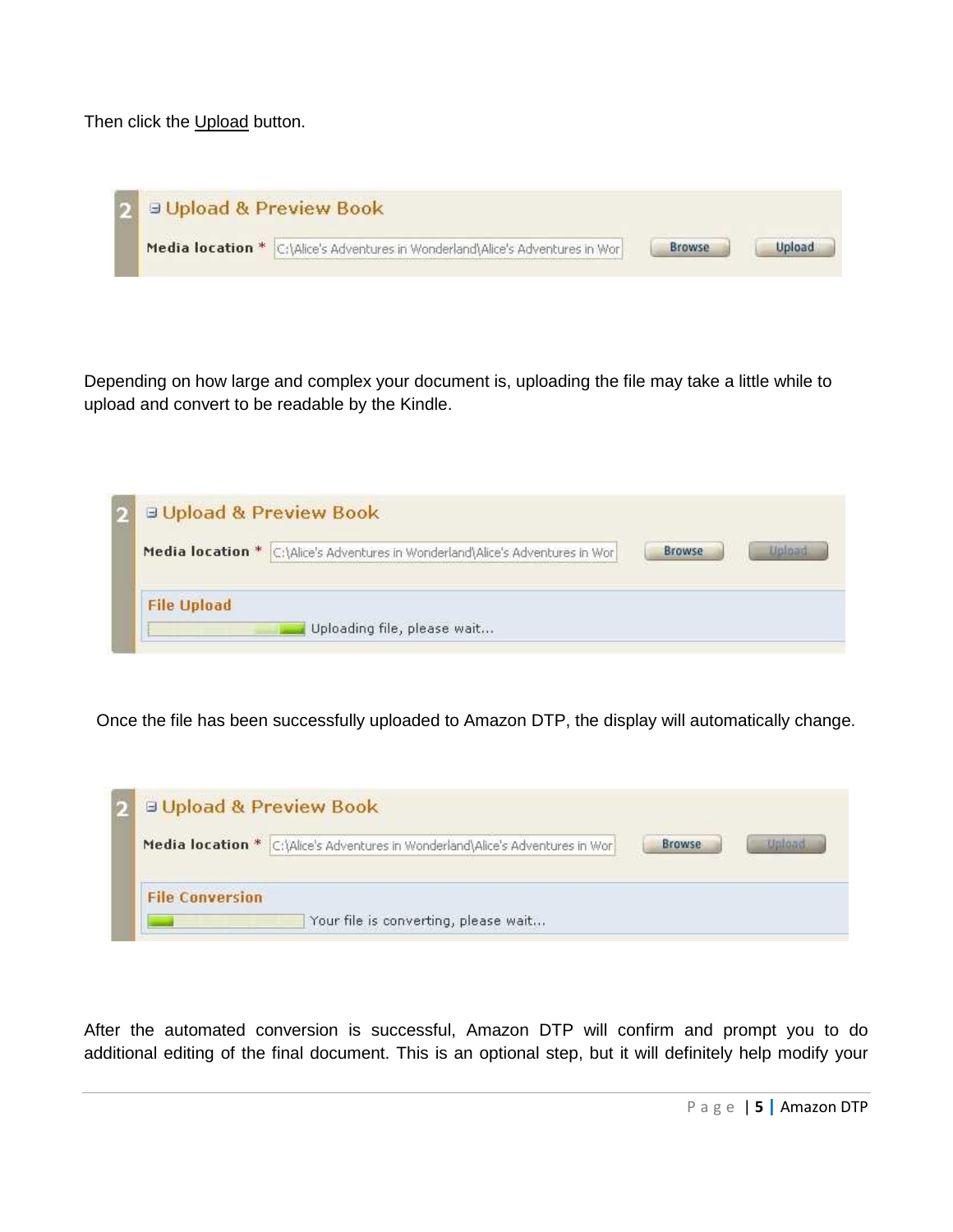publication to add any desired formatting or to correct formatting that wasn't converted properly during upload.

We strongly encourage you to use the Preview button to see what your content will look like on the Kindle. After previewing your content, you need to download, modify, and re-upload your content if there are formatting or content issues and you're not fully satisfied with how it displays. Check the DTP Forums for more information on formatting downloaded and converted content

| <b>El Upload &amp; Preview Book</b>                                                                                                                                                                                                           |  |  |  |
|-----------------------------------------------------------------------------------------------------------------------------------------------------------------------------------------------------------------------------------------------|--|--|--|
| Media location *<br>C:\Alice's Adventures in Wonderland\Alice's Adventures in Wor<br><b>Browse</b><br>Uplayd                                                                                                                                  |  |  |  |
| Your document was successfully converted. We recommend that you preview the converted file by clicking<br>you to download the intermediate HTML markup of the converted file. Check out the Formatting Document<br>re-upload the HTML markup. |  |  |  |

After uploading and converting your publication, click on **Enter Price.** 

| <b>Enter Price</b>                                                                                |
|---------------------------------------------------------------------------------------------------|
| <b>Amazon Kindle Store</b>                                                                        |
| Kindle is Amazon's new wireless reading devic<br>and blogs. Enter the list price for your item if |
| List Price * \$                                                                                   |
|                                                                                                   |

This step will ask what you want to set as the suggested retail price (the 'List Price') for your publication (this is between US-\$0.99 and US-\$200.) As the publisher, you will receive a set percentage of that suggested retail price, as defined in the Amazon DTP Terms and Conditions. Even if the product is sold at a different price by Amazon – for instance as part of a promotion – you will still receive the percentage of the retail price that you define here.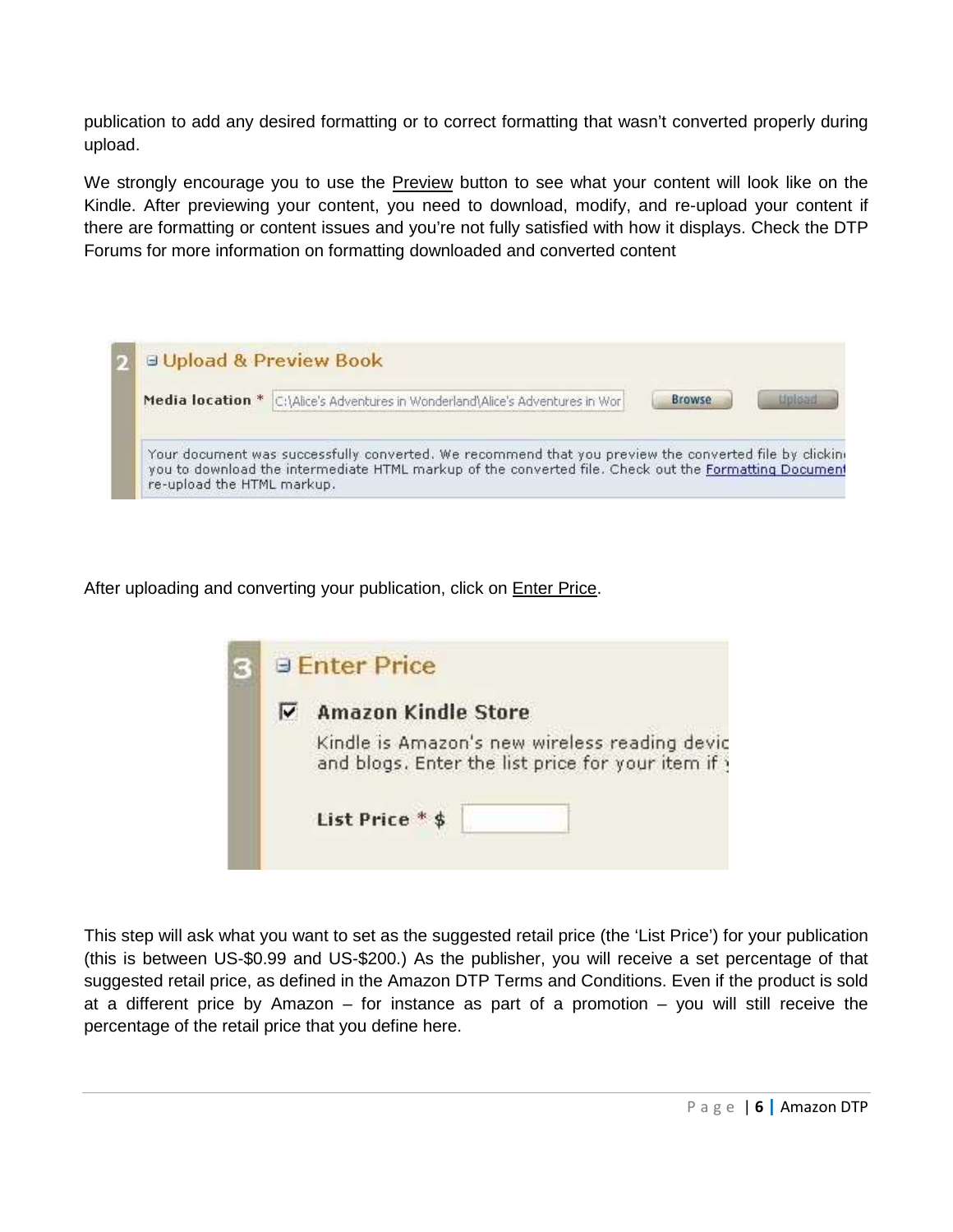

You can also set a price for your content. In this example, the Kindle Store is the location where the content is sold, and the price is \$10.

This means that for every copy sold on the Kindle Store, you will receive a percentage of that \$10 as defined in the Terms and Conditions. The Kindle Store is invoice-free; we pay you automatically (if your account has a positive balance of \$10 or more) approximately sixty (60) days following the end of the calendar month during which applicable sales of your content occur (check the terms and conditions for details). Payment will be made to you by Electronic Funds Transfer (EFT) to a U.S. bank account.



Don't forget to click on Save Entries once you've set a price and selected a store. After completing all of the steps above, the progress indicator with that publication's details will transform to show green check marks  $(\checkmark)$  next to every step where the red incomplete marks  $(\mathbf{x})$  used to be.

| 1. Enter Product Details | 2. Upload & Preview | 3. Enter Price |  |
|--------------------------|---------------------|----------------|--|
| V Complete               | Complete            | Complete       |  |
|                          |                     |                |  |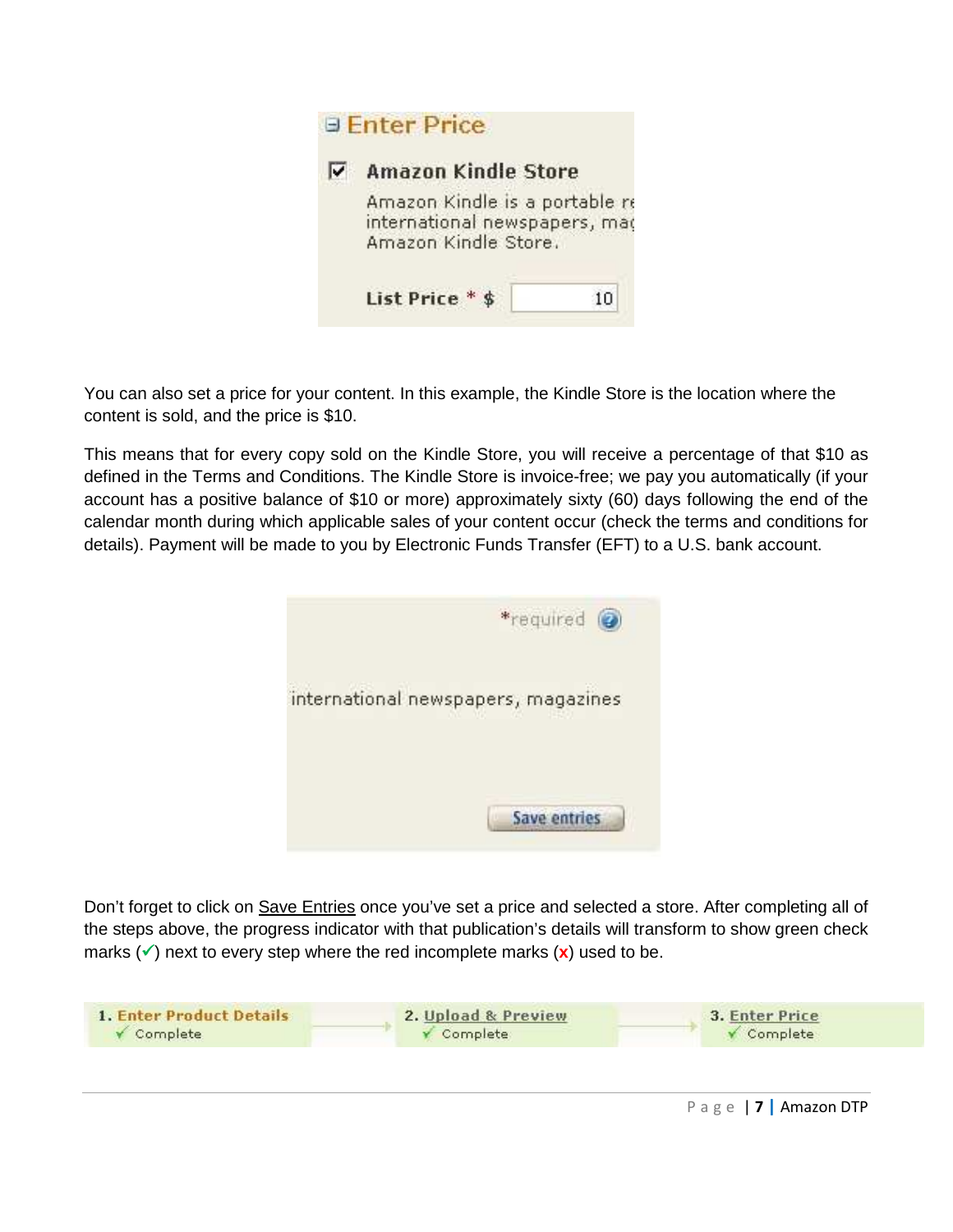You can also tell if your publication is ready because 'Draft' will turn into 'Ready' in the status column. Here our book is in 'Draft' status because we haven't completed the Author information, which is a mandatory field.

| <b>Title</b>                     | Author | <b>Publication Date</b> | <b>Status</b> |
|----------------------------------|--------|-------------------------|---------------|
| Alice's Adventures in Wonderland |        |                         | Draft         |

The status of that publication will change after entering author data, as seen below.

| $\sim$ Title                     | Author                 | <b>Publication Date</b> | <b>Status</b> |
|----------------------------------|------------------------|-------------------------|---------------|
| Alice's Adventures in Wonderland | Lewis Carroll (Author) |                         | Ready         |

If your publication is good to go, click the **Publish** button to the right of the progress indicator bar. Once you've clicked Publish, your content will appear in the Kindle Store approximately 24-72 hours later, to allow for creating an index and proper entry in the global Amazon catalog.

Please note that Amazon DTP will indicate that your content has been published after it has been processed by DTP, but it may take an additional few days for the Amazon catalog to be updated. This means that content that seems to be published in DTP is not actually fully in the catalog yet and certain parts are missing, such as the full item description. At most it should take a week for all parts of your DTP content to be on-site.

| Title                            |                     | Author                 | <b>Publication Date</b> | <b>Status</b> |
|----------------------------------|---------------------|------------------------|-------------------------|---------------|
| Alice's Adventures in Wonderland |                     | Lewis Carroll (Author) |                         | Ready         |
| <b>1. Enter Product Details</b>  | 2. Upload & Preview | 3. Enter Price         |                         | Publish       |

Remember that you need to finalize your account information in order to sell content and get paid. You can easily tell if you haven't entered your account data yet, as a link underneath the dashboard will remind you to do so.